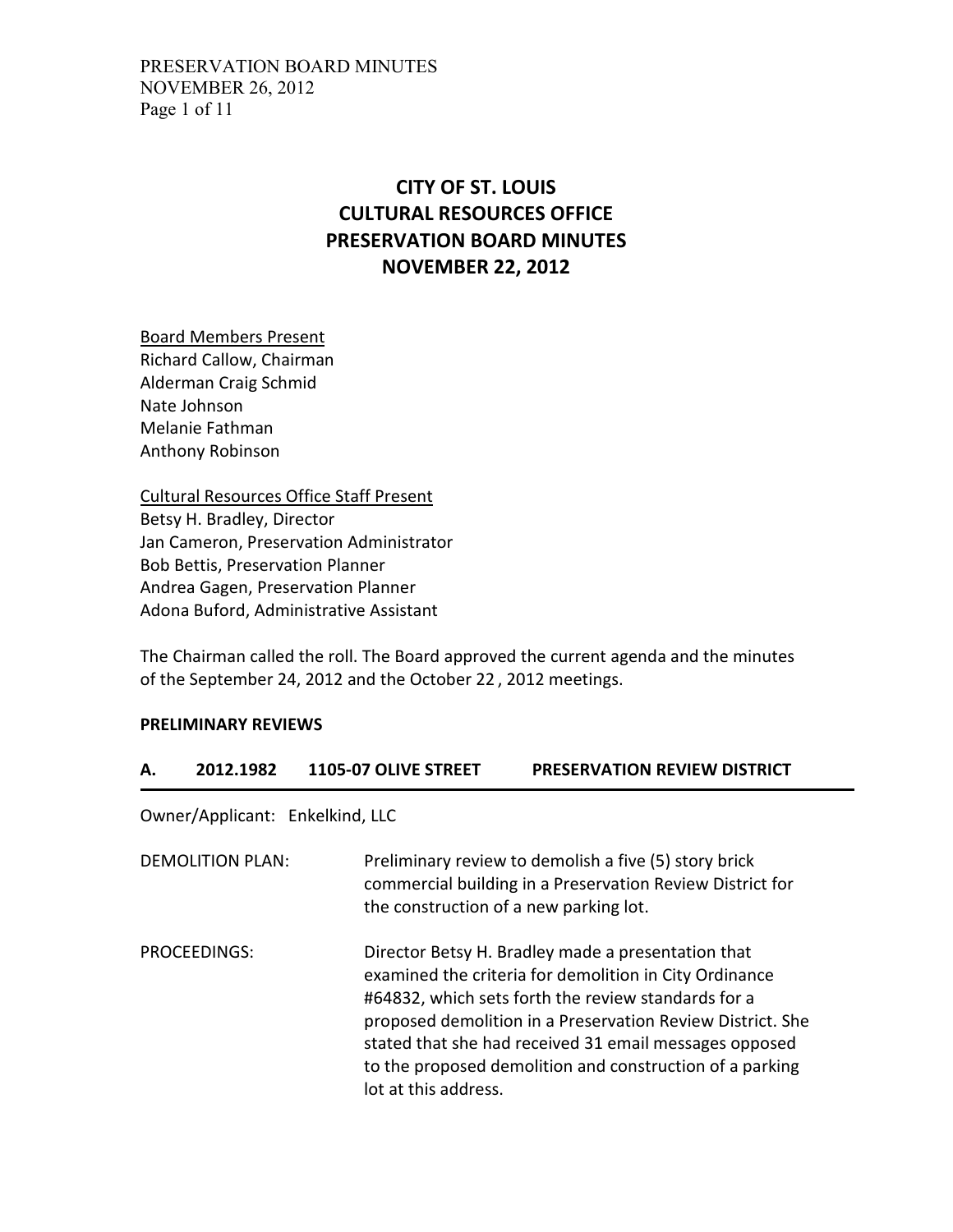### PRESERVATION BOARD MINUTES NOVEMBER 26, 2012 Page 2 of 11

Thomas Connally, representing the present owner, Enkelkind LLC, presented information relating to a recent court case concerning alleged damage caused to 1105-09 Olive Street during excavation for the construction of an adjacent underground parking facility and addressed the demolition criteria.

James Martin, the attorney of record for the defendant in the law suit concerning the property, provided additional information about the court case.

Larry Deutsch, principal of Enkelkind, requested that the proposed demolition and parking lot construction be approved.

Testimony on behalf of the project: Mark Pitliangus, owner of nearby properties on Olive, spoke in support of the proposed demolition.

Mike Borman, a tenant in the Laclede Gas Building, stated that businesses in downtown buildings prefer parking close to their offices and therefore supported the proposal.

Testimony against the project:

Ruth Keenoy, representing the Landmarks Association of St. Louis, stated that the organization is opposed to demolition of the building based on urban land-use issues and that the City should send a message that demolition will not be tolerated for surface parking.

Paul Hohmann, architect, stated that alternatives to surface parking for tenants of the Laclede Gas Building include parking in the basement of the LGL building; that the right engineer could design the stabilization of the east wall of the building and further, that he did not see evidence on the exterior of the building of eminent collapse.

Randy Vines stated that developers should address parking needs in a way other than providing each building with its own parking and that the proposed parking lot does not equal or exceed the contribution of the existing building in the streetscape.

```
FINDINGS OF FACTS: The Preservation Board found that:
```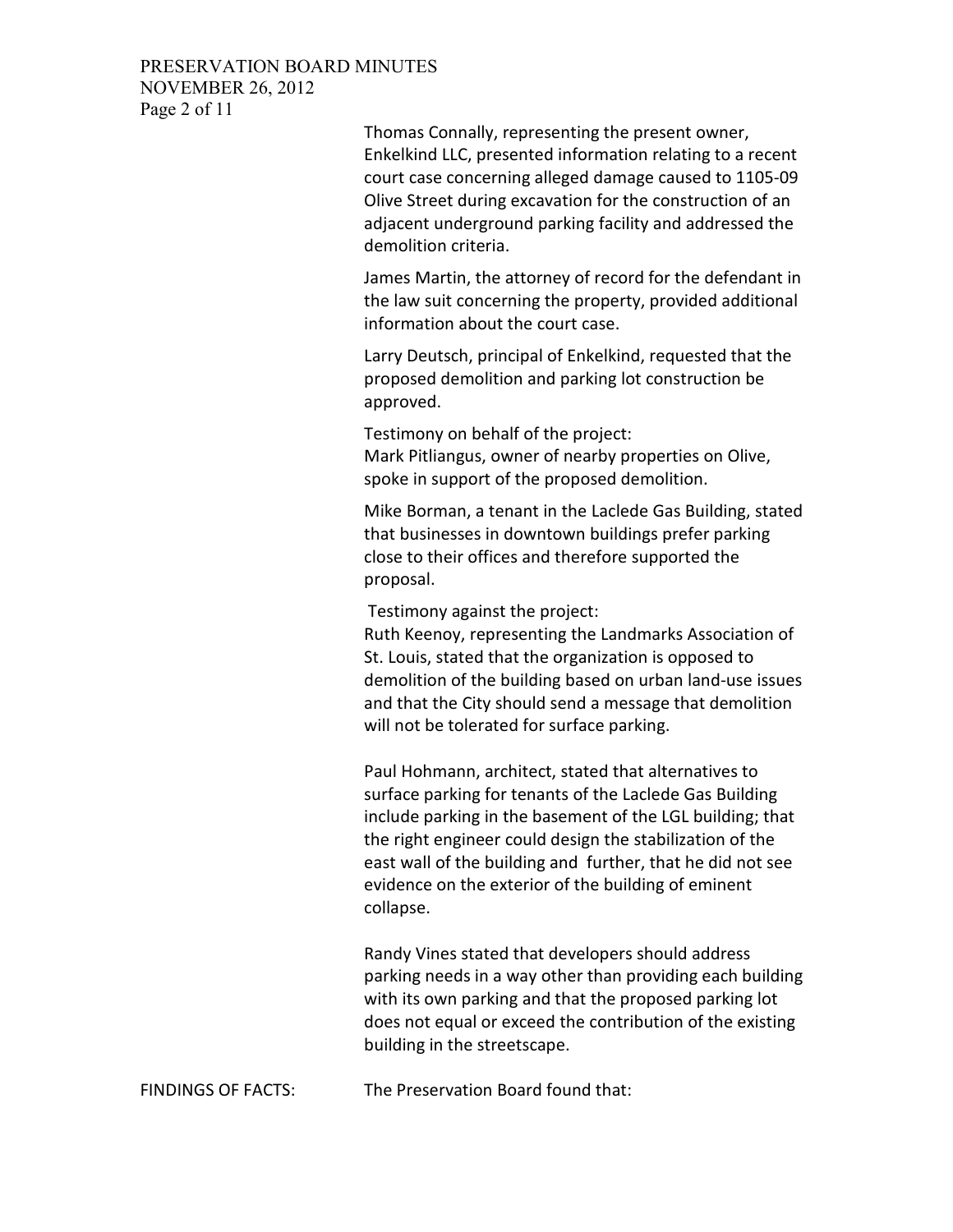- **the building is located in a Preservation Review District** and therefore the criteria in City Ordinances #64689 and #64832 apply to the proposed demolition;
- $\blacksquare$  there is no redevelopment plan for this property adopted by City Ordinance;
- the store and loft building, built in 1881, the remaining portion of a larger building and one that has seen some façade alterations, is a contributing building in terms of the ordinance definitions;
- Ordinance #64689 defines "sound" to mean that visible portions of exterior walls and roofs appear capable of continuing to support their current loads for six months or more;
- the exterior inspection of the building indicates that 1105-09 Olive reveals that the upper stories of the Olive façade display few indications of loss of masonry elements or needed maintenance; the exposed east party wall exhibits water damage near the top of the south side, missing parapet coping that allows water damage to continue, and needs for maintenance and repair; and the north wall has some step cracks in the east bay and some areas that have been repointed;
- the descriptions of the condition of the building immediately following the construction of the adjacent underground garage focus on actions taken during excavation but do not address how the completed construction of the adjacent structure further affected the stability of the building – positively or adversely;
- no engineering evaluation of the current condition of the building was presented;
- as the building has stood for nearly ten years since the alleged destabilization by the excavation for the adjacent construction project, and the exterior examination of the building reveals conditions that relate to deferred repairs and maintenance, it is difficult to conclude that this building does not meet the definition of "sound;"
- the building stock on the 1100 block of Olive and adjacent blockfronts includes buildings of varying ages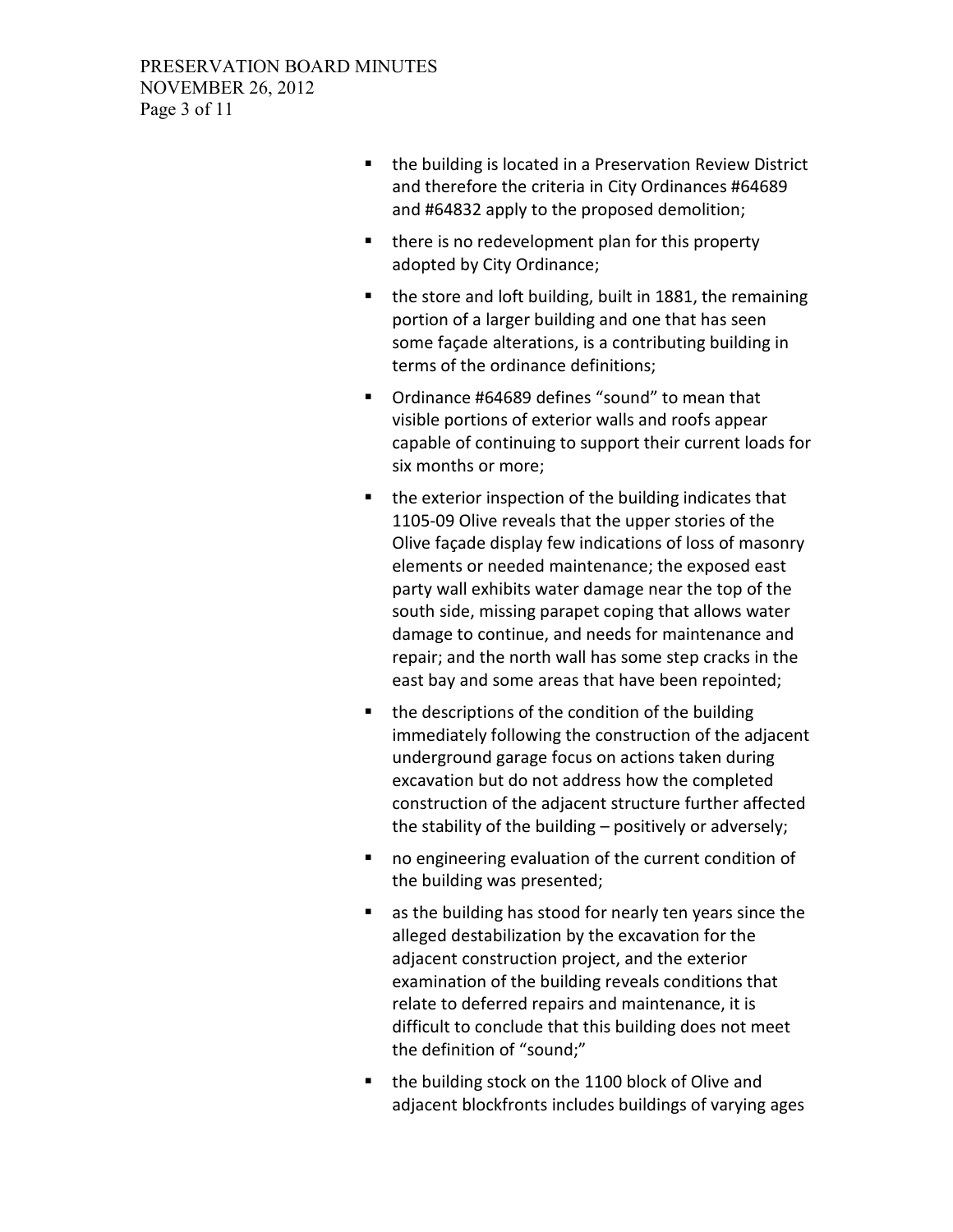### PRESERVATION BOARD MINUTES NOVEMBER 26, 2012 Page 4 of 11

and scales and the condition of the buildings and the area present no deterrent to the rehabilitation and occupancy of 1105-09 Olive;

- **a** renovation project could restore the amount of glazed area in the upper stories and provide a simulation of the historic character of the lower stories or a compatible new design;
- **•** buildings of this size and type have proven to be good candidates for rehabilitation and reuse as offices and residential lofts, and projects offering these uses are underway in this vicinity;
- the applicant has not presented any itemized estimate for the projected cost of rehabilitation of this building or made a claim of economic hardship for the rehabilitation of this property, as demolition and construction of a parking lot are proposed;
- the demolition of 1105-09 Olive and construction of a surface parking lot would adversely affect the continuity and rhythm of the structures on the block as surface parking is the use that most disrupts the density, integrity, rhythm and balance of a block;
- three parking lots and one historic building, the Laclede Gas Building, occupy the corners of the Olive and  $11<sup>th</sup>$  intersection, the immediate setting of 1105-09 Olive, and additional surface parking is located on the block to the south, as well as on the block to the north.
- **P** proposed subsequent construction is a surface parking lot to serve tenants of the Laclede Gas Building at the northeast corner of Olive and  $11<sup>th</sup>$  and the surface parking lot would not equal or exceed the contribution of the current building in the streetscape and blockface;
- as to commonly-controlled property, the proposed parking lot would be close to the Laclede Gas Building, which Enkelkind LLC owns, but the two properties are not adjoining; and
- the building proposed for demolition is not an accessory structure.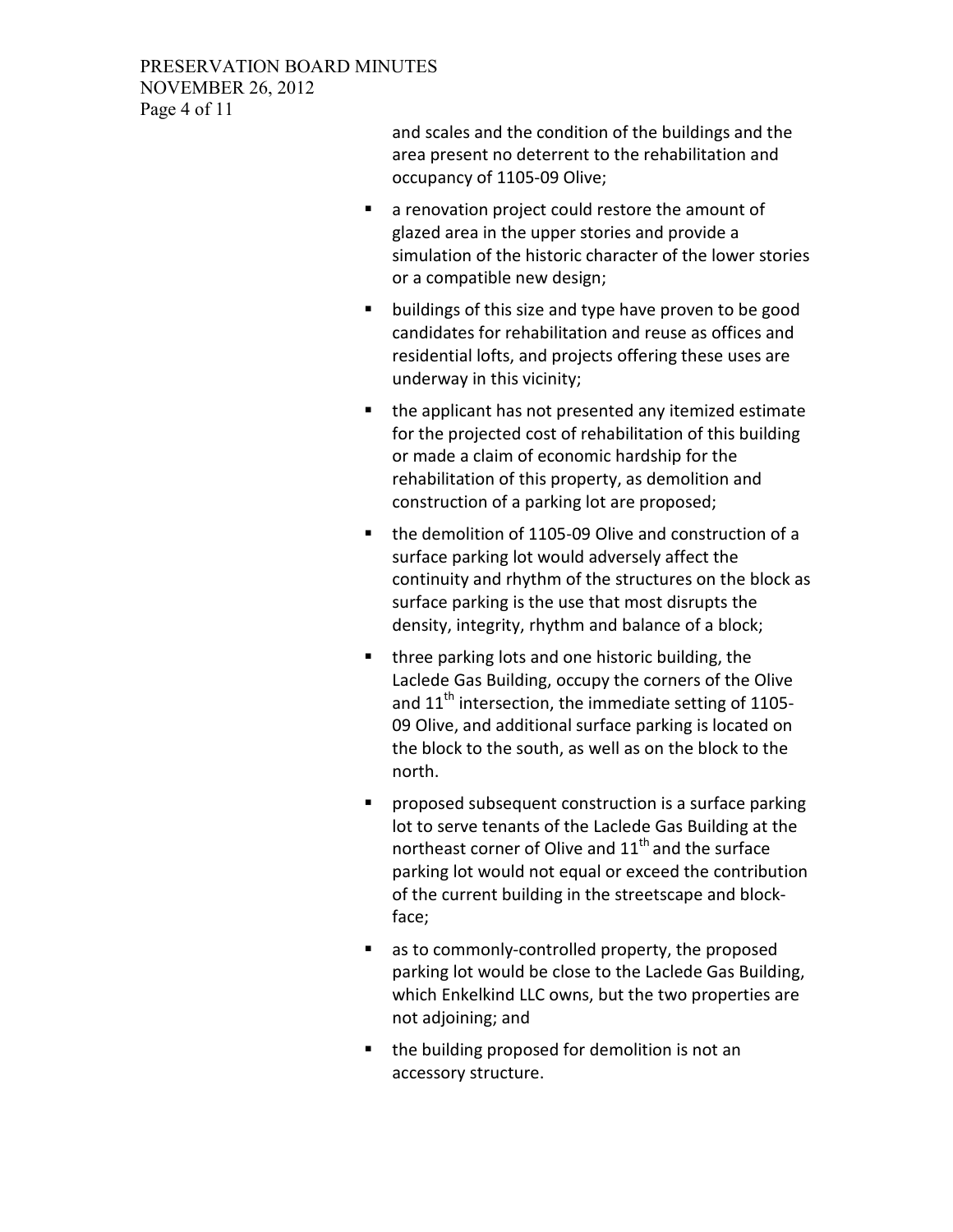PRESERVATION BOARD MINUTES NOVEMBER 26, 2012 Page 5 of 11

BOARD ACTION: The Preservation Board concluded that the building at 1105-09 Olive Street meets the definition of "sound" condition in Ordinance #64689; the loss of a contributing building for a surface parking lot would adversely affect the urban design of the blockfront and intersection; and the proposal would not result in new construction that equals or exceeds the contribution of the existing building.

> It was the decision of the Preservation Board to withhold preliminary approval of the demolition of 1105-09 Olive Street. The motion was made by Board Member Melanie Fathman and seconded by Alderman Schmid. The motion passed unanimously.

### **B. 2012.1984 4272 W. ST. FERDINAND THE VILLE HISTORIC DISTRICT**

Owner: Sharon Anderson c/o Louise Williamson Applicant: James V. Alverson, Architect & Catco Inc.

| <b>DEMOLITION PLAN:</b> | Preliminary review to demolish a fire-damaged house and<br>construct a new single family dwelling.                                                                                                                                                                                                                                                                                                                                                                                                                                                                             |
|-------------------------|--------------------------------------------------------------------------------------------------------------------------------------------------------------------------------------------------------------------------------------------------------------------------------------------------------------------------------------------------------------------------------------------------------------------------------------------------------------------------------------------------------------------------------------------------------------------------------|
| PROCEEDINGS:            | Andrea Gagen, Preservation Planner, represented the<br>Cultural Resources Office and presented a PowerPoint<br>presentation illustrating the proposed project. She stated<br>that a fire that destroyed an adjacent house had damaged<br>4272 West St. Ferdinand and that the owner wished to<br>construct a new house rather than attempt to repair the<br>existing building. Ms. Gagen stated that the design of the<br>proposed house complies with The Ville Historic District<br>standards, with the exception of the lack of basement<br>windows on the front elevation. |
|                         | Ms Gagen recommended that Preservation Board approve<br>the demolition of the house, subject to the condition that<br>no demolition permit should be issued until the owner had<br>applied for a building permit for the new construction; and<br>that final details of the new design be approved by the<br>Cultural Resources Office staff.                                                                                                                                                                                                                                  |
|                         | Daryl Branco, contractor for the project, testified on his<br>own behalf.                                                                                                                                                                                                                                                                                                                                                                                                                                                                                                      |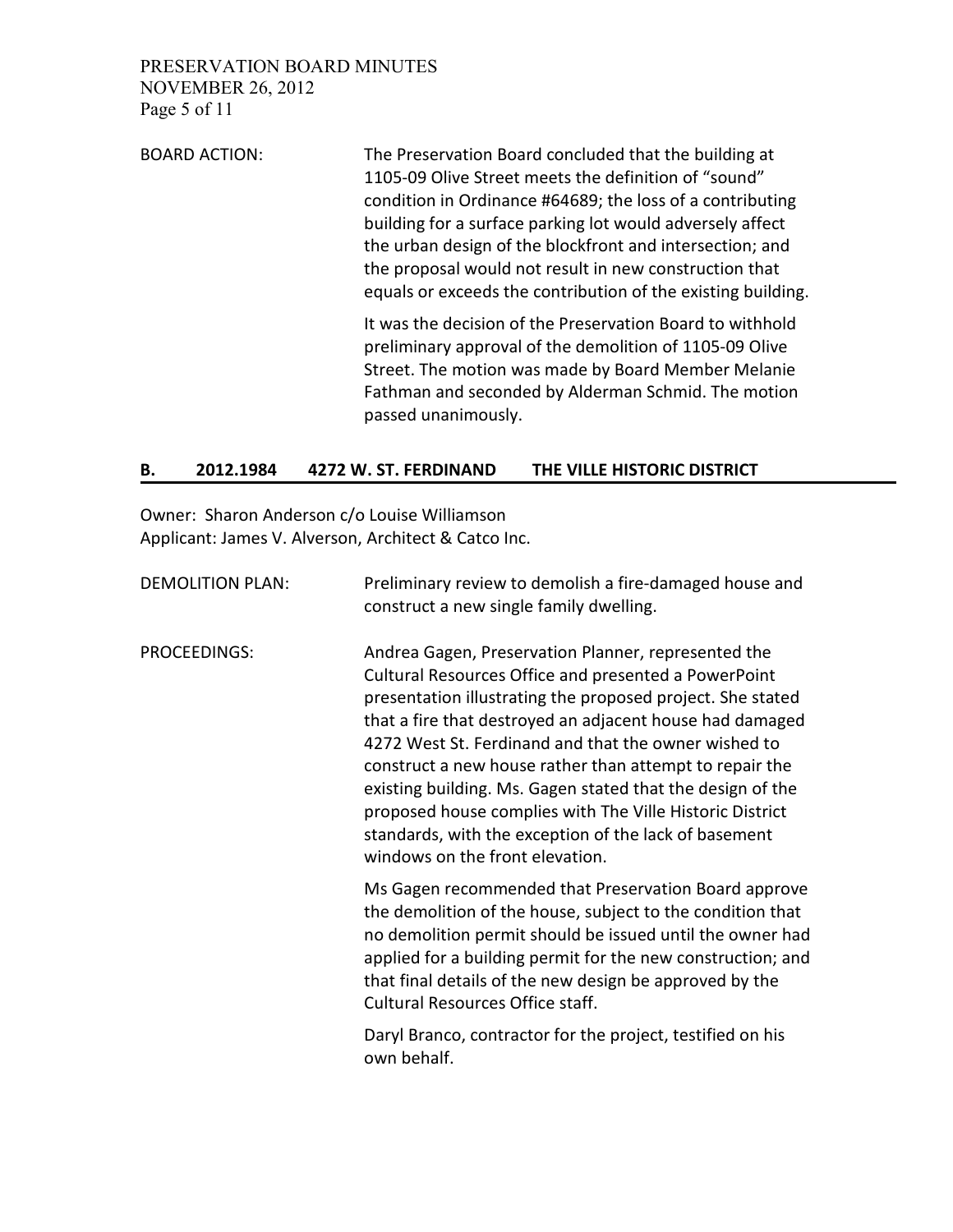PRESERVATION BOARD MINUTES

**NOVEMBER 26, 2012** 

| $110.7$ LIVIDLIV $20, 2012$<br>Page 6 of 11 | James W. Alverson, architect for the project, testified on<br>his own behalf.                                                                                                                                                                                                                                                                                                                                                                                                                                                                                                                        |
|---------------------------------------------|------------------------------------------------------------------------------------------------------------------------------------------------------------------------------------------------------------------------------------------------------------------------------------------------------------------------------------------------------------------------------------------------------------------------------------------------------------------------------------------------------------------------------------------------------------------------------------------------------|
| <b>FINDINGS OF FACTS:</b>                   | The Board found that:<br>the proposed new construction would be an equitable<br>п<br>replacement for the damaged historic house, which had<br>received previous alterations;                                                                                                                                                                                                                                                                                                                                                                                                                         |
|                                             | that the front elevation of the proposed design was<br>п<br>generally in compliance with The Ville Historic District<br>Standards, with the exception of the basement<br>openings on the front elevation.                                                                                                                                                                                                                                                                                                                                                                                            |
| <b>BOARD ACTION:</b>                        | It was the decision of the Preservation Board to grant<br>preliminary approval of the demolition of the house and<br>also of the general design for the new construction, with<br>the stipulation that windows be added to the basement of<br>the front elevation and design details and materials be<br>approved by the Cultural Resources Office; and that the<br>demolition be contingent upon the submittal of a building<br>permit application for the new construction. The motion<br>was made by Board Member Anthony Robinson and<br>seconded by Mr. Johnson. The motion passed unanimously. |

#### **C. 2012.1246 3001 MISSOURI AVENUE BENTON PARK HISTORIC DISTRICT**

Owner: Benton Park Developers LLC – Peter Reinecke Applicant: Z & L Wrecking Company – Zarak Little

DEMOLITION PLAN: Preliminary review of a demolition permit application to demolish a two-story brick commercial building. PROCEEDINGS: Jan Cameron, Preservation Administrator, represented the Cultural Resources Office and presented a PowerPoint presentation illustrating the proposed project. She stated that under the definitions of Ordinance #64689, the factory building, which had been determined in 1985 to be non-contributing to the Benton Park National Register District, cannot be considered a "Qualifying," "Merit" or "High Merit" resource; and that its structural condition is not "Sound" under the definition of that ordinance. She also stated that, being at least 75 years old, the building is considered under the Benton Park Historic District Standards as historically significant to the character of the district and that the standards strictly limit the demolition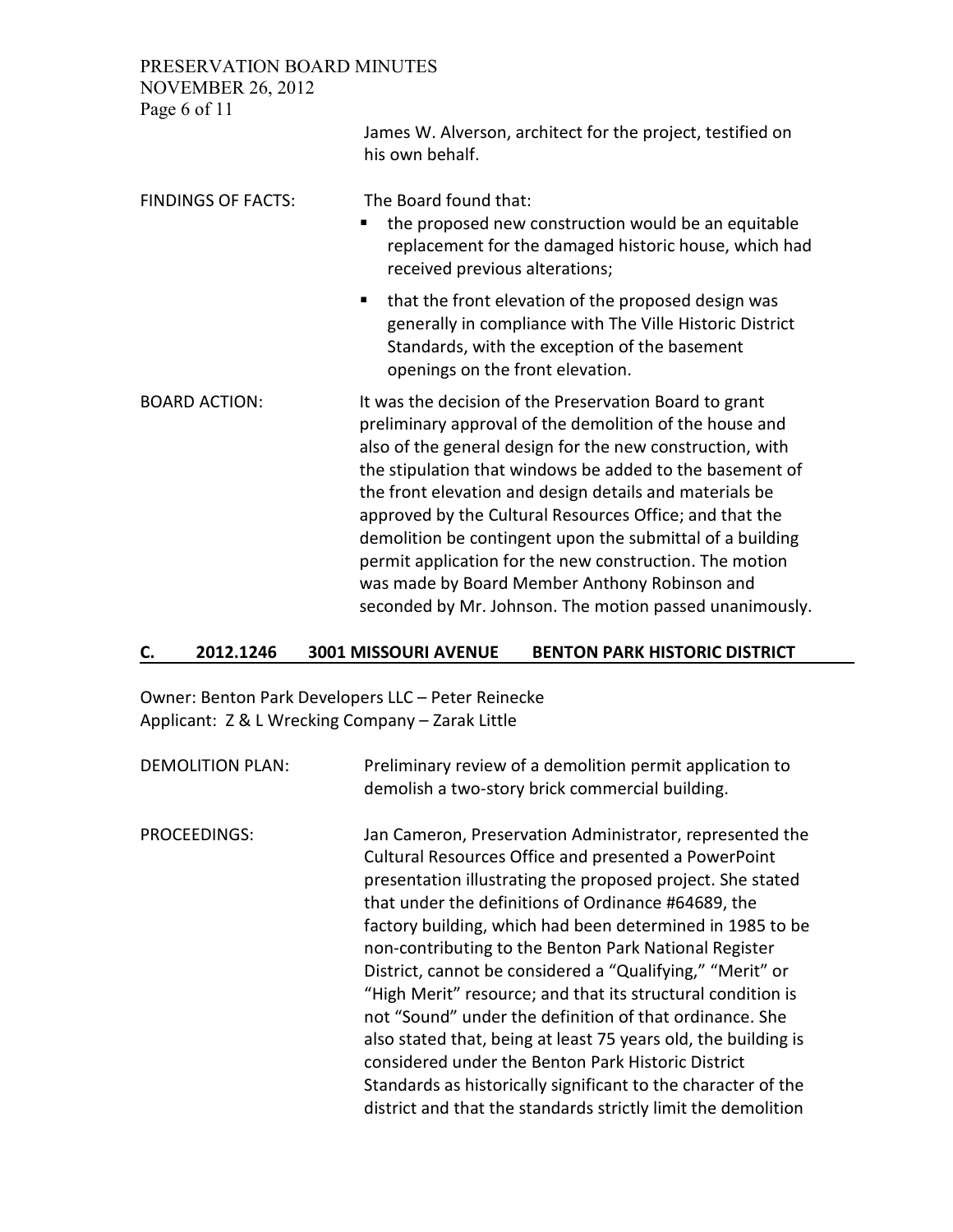# PRESERVATION BOARD MINUTES NOVEMBER 26, 2012 Page 7 of 11

|                           | of such buildings. Ms Cameron noted the presence on the<br>same parcel of a historic house, dating from the mid-19 <sup>th</sup><br>century, that is a Merit building and an important resource<br>in the Benton Park historic district. She stated that both<br>the factory building and the house were in violation of the<br>Benton Park standards: the factory building is vacant and<br>unsecured, and both buildings have been open to the<br>elements for a number of years, and therefore are<br>examples of Demolition by Neglect. |
|---------------------------|---------------------------------------------------------------------------------------------------------------------------------------------------------------------------------------------------------------------------------------------------------------------------------------------------------------------------------------------------------------------------------------------------------------------------------------------------------------------------------------------------------------------------------------------|
|                           | Ms. Cameron recommended that Preservation Board<br>approve the demolition of the factory building, subject to<br>the condition that no demolition permit should be issued<br>until a building permit was issued for the appropriate<br>protection and stabilization of the small house.                                                                                                                                                                                                                                                     |
|                           | Peter F. Reineke, owner, testified on his own behalf. He<br>recounted the history of the property since its purchase,<br>and his intention to rehabilitate the historic house and<br>develop the remainder of the property at some future<br>date.                                                                                                                                                                                                                                                                                          |
| <b>FINDINGS OF FACTS:</b> | The Board found that:<br>the factory building under Ordinance 64689 is not<br>п<br>considered to be "Qualifying, Merit or High Merit," but<br>is considered historically significant under the Benton<br>Park standards;                                                                                                                                                                                                                                                                                                                    |
|                           | both the factory building and the adjacent historic<br>٠<br>house, a "Merit" building, have been allowed to<br>deteriorate and their condition qualifies as "Demolition<br>by Neglect" under Section 213 of the Benton Park<br>standards; and                                                                                                                                                                                                                                                                                               |
|                           | the owner has agreed to take appropriate steps to<br>п<br>secure and mothball the historic house and intends to<br>rehabilitate it fully in the future.                                                                                                                                                                                                                                                                                                                                                                                     |
| <b>BOARD ACTION:</b>      | It was the decision of the Preservation Board to grant<br>preliminary approval of the demolition of the factory<br>building, with the condition that the plan for the<br>subsequent treatment of the property be revised to include<br>the steps needed to be taken to preserve and appropriately<br>mothball the historic house on the property, a Merit<br>building, until its rehabilitation. The motion was made by                                                                                                                     |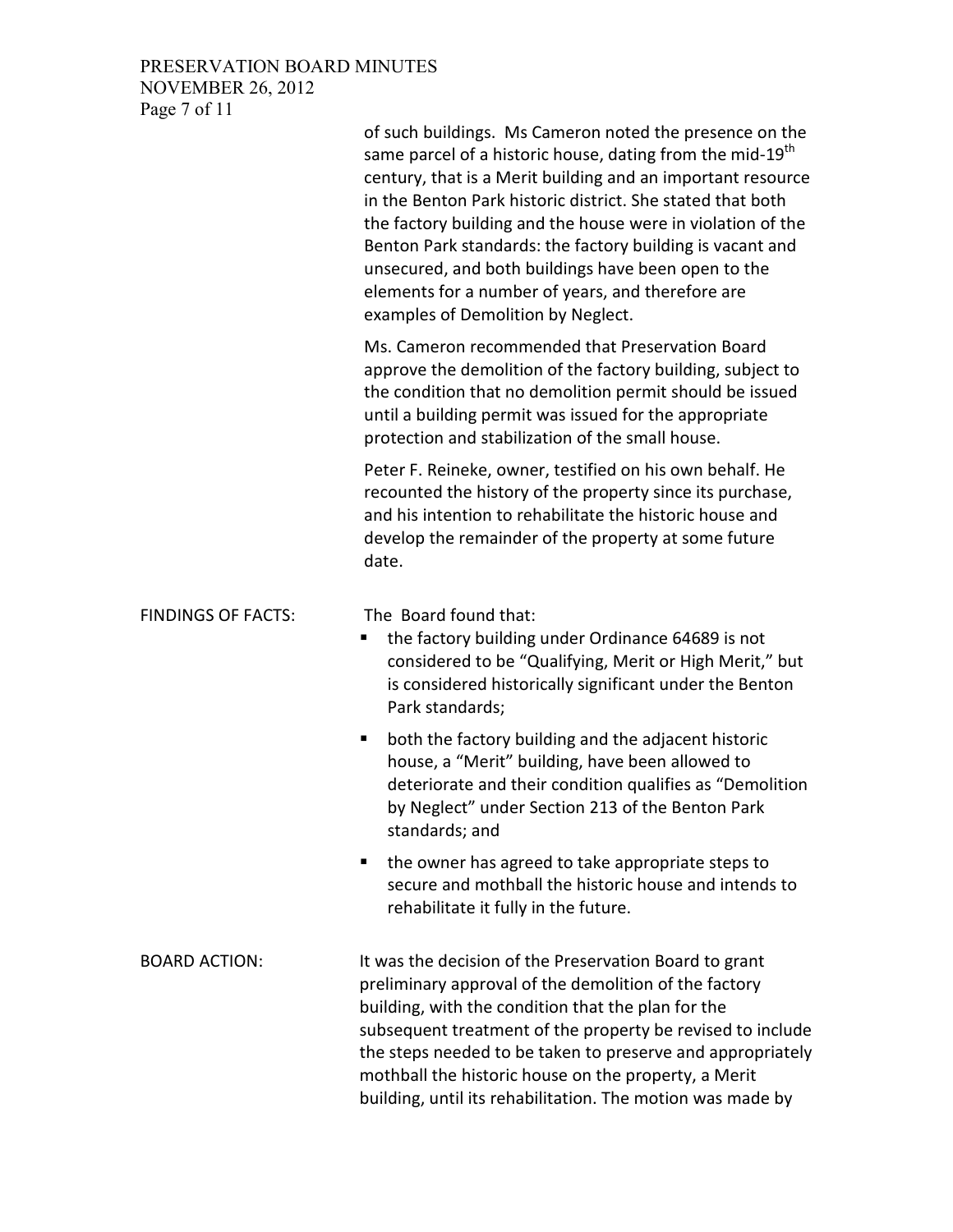### PRESERVATION BOARD MINUTES NOVEMBER 26, 2012 Page 8 of 11

Board Member Nate Johnson and seconded by Ms. Fathman. The motion passed unanimously.

#### **APPEALS OF DENIALS**

#### **D. 2012.1523 1218 S. JEFFERSON AVE. LAFAYETTE SQUARE HISTORIC DIST.**

Owner: Dubman Realty, LLC Applicant: Piros Signs Inc.

| <b>COMMERCIAL PLAN:</b> | Appeals of the Director's denials of two building permit<br>applications to 1) install one illuminated ground sign, and<br>2) erect wall signs and awnings with signage.                                                           |
|-------------------------|------------------------------------------------------------------------------------------------------------------------------------------------------------------------------------------------------------------------------------|
| PROCEEDINGS:            | At a suggestion from Chairman Callow, the owner<br>requested that the Board defer its consideration of its<br>appeal to allow the opportunity to work with the Cultural<br>Resources Office staff to revise the current proposals. |

### **E. 2012.1562 2158 ALLEN AVENUE McKINLEY HEIGHTS HISTORIC DIST.**

Owner/Applicant: Herman & Constance Turner

RESIDENTIAL PLAN: Appeal of the Director's denial of a building permit application to retain eighteen (18) vinyl windows installed without a permit. PROCEEDINGS: Andrea Gagen, Preservation Planner, represented the Cultural Resources Office and presented a PowerPoint presentation illustrating the property and the window installation. She submitted Ordinance #64689 and #67901 and the Agenda into the record. She stated that the windows were installed without a permit, and that vinyl is not an approved material for replacement windows under the McKinley Heights Historic District Standards. In addition, the replacement windows did not replicate the original windows in size, proportion, shape or detailing. The historic semi-circular-arched and segmentally-arched windows of the front façade have been replaced with flatheaded windows and the resulting exposed framing covered with caulk. Ms. Gagen recommended that Preservation Board uphold the Director's denial of the replacement windows. Ms. Gagen noted also that the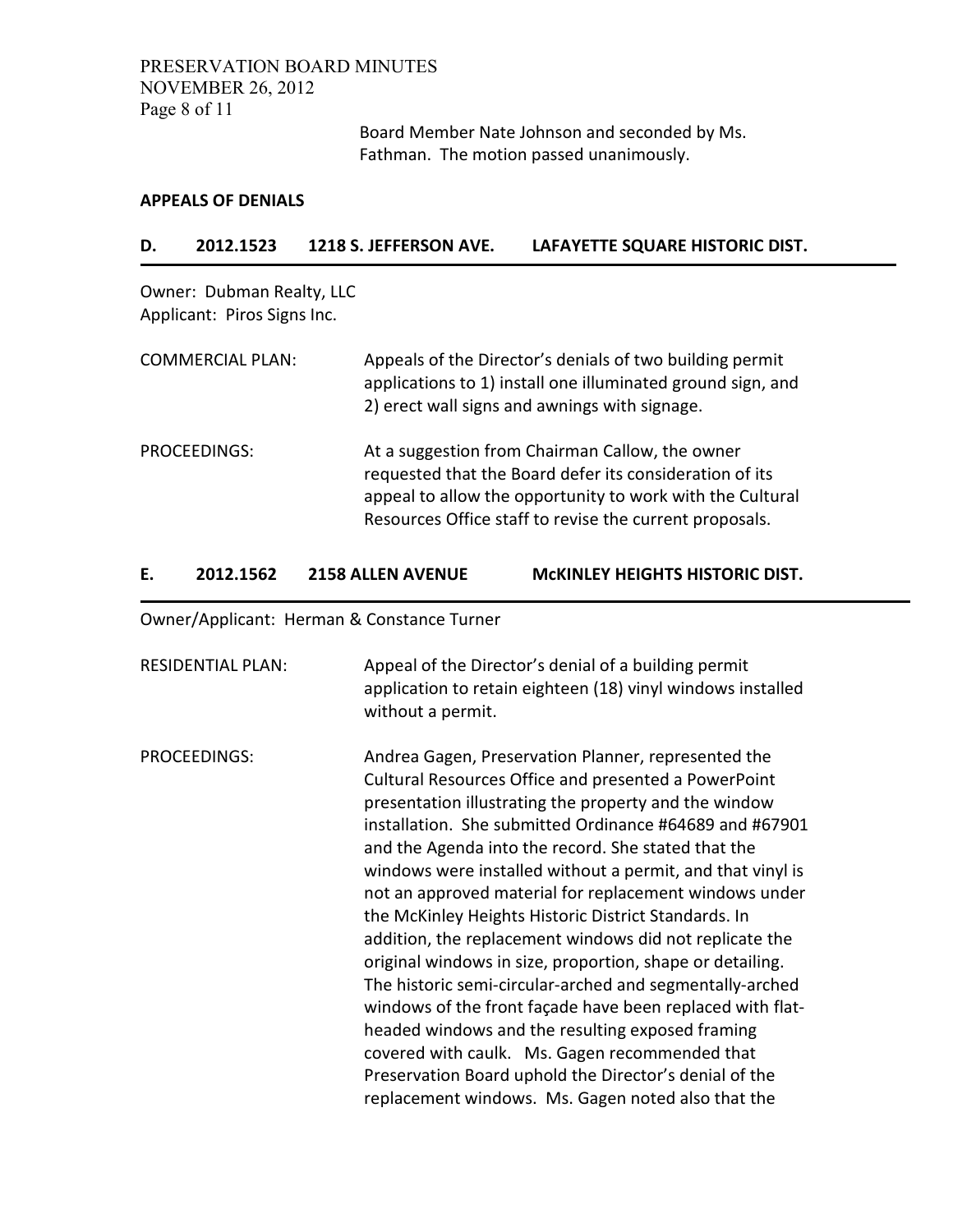### PRESERVATION BOARD MINUTES NOVEMBER 26, 2012 Page 9 of 11

|                           | exterior brickmold had been wrapped with coil stock,<br>resulting in a flattened appearance.                                                                                                                                                                                                                                                                                                                                                                                                        |
|---------------------------|-----------------------------------------------------------------------------------------------------------------------------------------------------------------------------------------------------------------------------------------------------------------------------------------------------------------------------------------------------------------------------------------------------------------------------------------------------------------------------------------------------|
|                           | Constance Turner, owner of the property, testified on her<br>own behalf. She stated that she was unaware that she was<br>in a historic district and therefore didn't know a permit<br>was required to replace her windows, which she installed<br>for security. Ms. Turner also stated that she could not<br>afford to replace the front windows with appropriate<br>windows and submitted financial information to that<br>effect. Ms. Turner requested a hardship variance from the<br>standards. |
| <b>FINDINGS OF FACTS:</b> | The Board Preservation found that:<br>the windows were installed without an approved<br>permit and do not comply with the McKinley Heights<br>historic district standards; and                                                                                                                                                                                                                                                                                                                      |
|                           | the owner submitted proof of her current economic<br>٠<br>condition and the hardship she would undergo if she<br>were required to replace the front façade windows.                                                                                                                                                                                                                                                                                                                                 |
| <b>BOARD ACTION:</b>      | It was the decision of the Preservation Board to grant a<br>variance based upon economic hardship and overturn the<br>Director's denial of the application for window<br>replacement. The motion was made by Alderman Schmid<br>and seconded by Mr. Johnson. The motion passed<br>unanimously.                                                                                                                                                                                                      |

### **F. 2012.1587 2300-02 RUSSELL BLVD. McKINLEY HEIGHTS HISTORIC DIST.**

Owner/Applicant: Lensi Ann Hoang

RESIDENTIAL PLAN: Appeal of the Director's denial of a building permit application to retain sixteen (16) vinyl windows on the front façade installed without a permit. PROCEEDINGS: Deferred until the December Preservation Board meeting

per applicant's request and agreed to waive the time period limitation for the resolution of an appeal.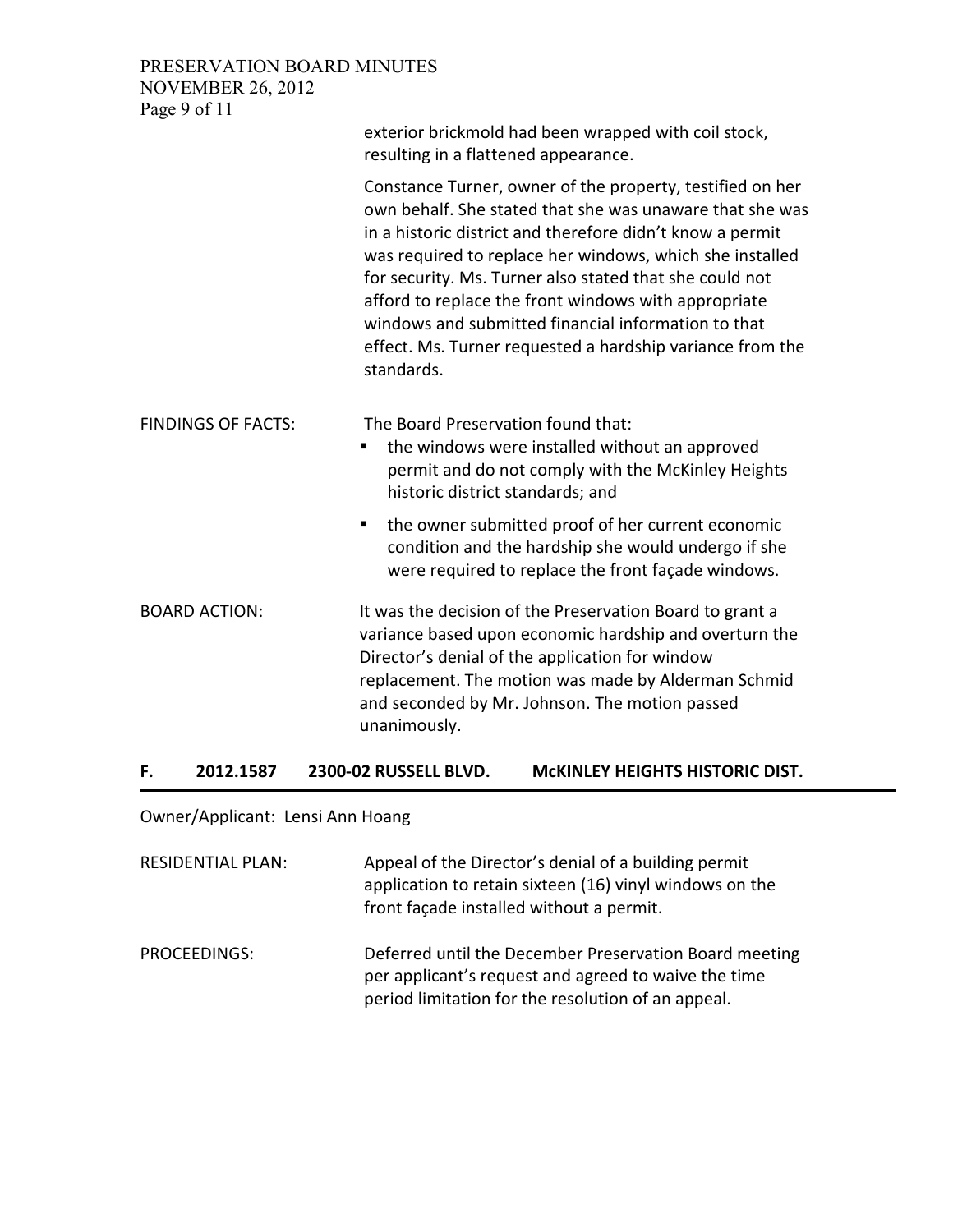## **G. 2012.1800 3457 SHENANDOAH AVE. COMPTON HILL HISTORIC DISTRICT**

Owner/Applicant: Dan Williams and Rachel Kassel

| <b>RESIDENTIAL PLAN:</b>  | Appeal of the Director's denial of a building permit<br>application to retain a retaining wall installed without a<br>permit                                                                                                                                                                                                                                                                                                      |
|---------------------------|-----------------------------------------------------------------------------------------------------------------------------------------------------------------------------------------------------------------------------------------------------------------------------------------------------------------------------------------------------------------------------------------------------------------------------------|
| PROCEEDINGS:              | Bob Bettis, Preservation Planner, presented an overview of<br>the project, describing the Versa-Lok retaining wall that<br>was installed, and how it fails to comply with the<br>requirements of the Compton Hill Historic District<br>Standards. He submitted into the record the agenda item<br>and City Ordinances #64689 and #57702. He<br>recommended that the Preservation Board uphold the<br>staff denial of the project. |
|                           | Appearing in support of the project were the owners,<br>Rachel Kassel and Dan Williams.                                                                                                                                                                                                                                                                                                                                           |
| <b>FINDINGS OF FACTS:</b> | The Board found that:                                                                                                                                                                                                                                                                                                                                                                                                             |
|                           | П<br>the wall does not meet the Compton Hill Historic<br>District standards;                                                                                                                                                                                                                                                                                                                                                      |
|                           | the property does not require a retaining wall at the<br>п<br>site due to the slope of the yard and the distance of<br>the house from the sidewalk;                                                                                                                                                                                                                                                                               |
|                           | the wall was installed without a building permit; and<br>п                                                                                                                                                                                                                                                                                                                                                                        |
|                           | that the former Alderwoman for the Ward submitted<br>п<br>an email that requested that the Preservation Board<br>follow the district standards in rendering a decision<br>regarding the project.                                                                                                                                                                                                                                  |
| <b>BOARD ACTION:</b>      | It was the decision of the The Preservation Board to<br>uphold the Director's denial as the retaining wall does not<br>comply with the Compton Hill Historic District standards<br>under Ordinance #57702, Section I: Residential, Walls,<br>Fences and Enclosures. The motion was made by Board<br>Member Melanie Fathman and seconded by Mr. Robinson.<br>The motion passed unanimously.                                        |